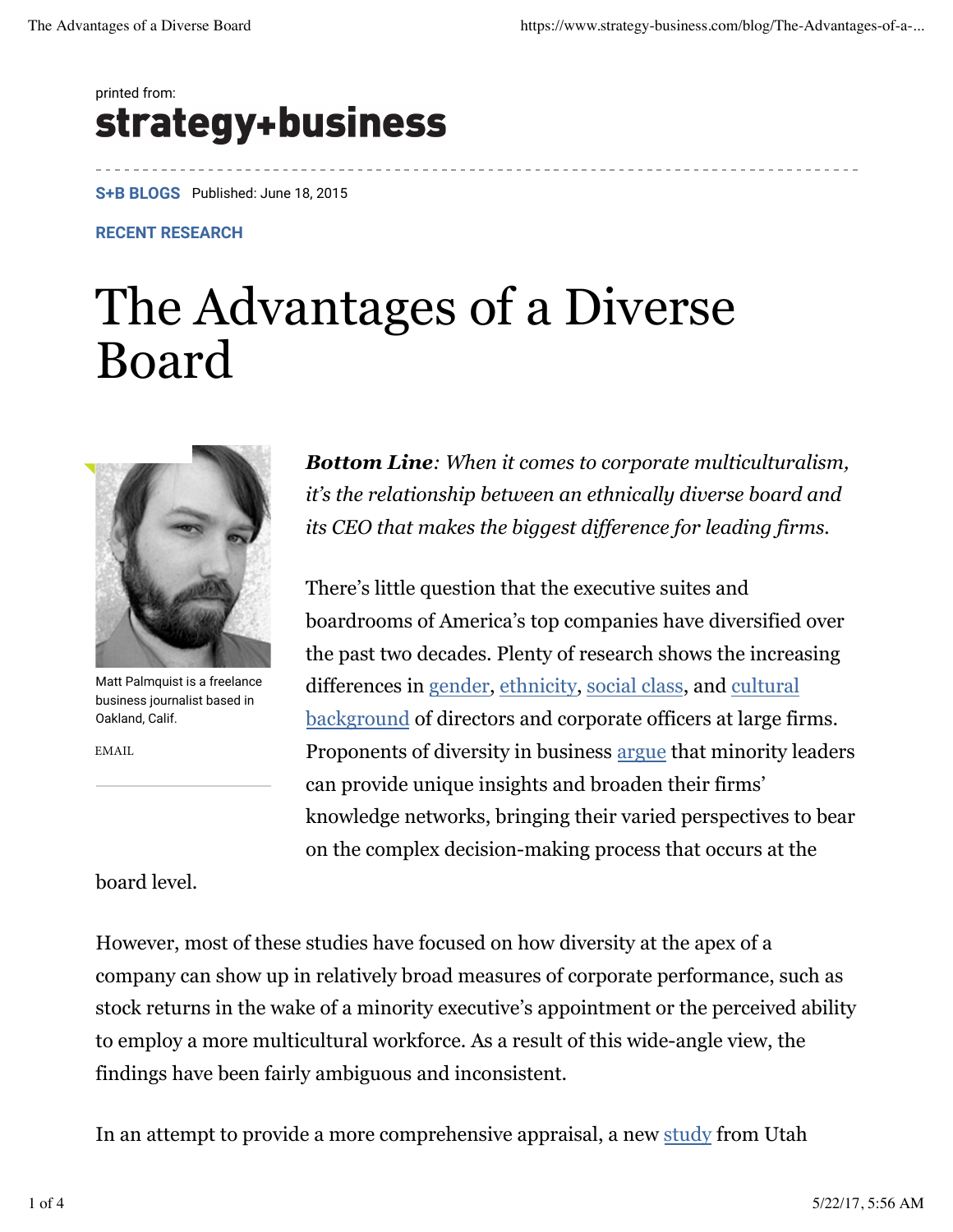State University's Alison Cook and Christy Glass examines the impact of leaders' diversity on firms' policies, organizational structure, and strategy. Specifically, Cook and Glass explore how a varied ethnic and racial makeup among CEOs and directors affects leading firms' governance styles — their administrative practices, human resource management, and long-term planning — as well as their ability to successfully innovate and upgrade existing product lines. These concrete, wide-ranging measures should provide a more pragmatic view of how diversity affects a firm's operations, the authors say.

Accordingly, they compiled a list of firms that made the Fortune 500 over a recent 10-year span and, using media reports and corporate websites, gathered demographic information on each company's CEO and board of directors. They also collected information on firms' financial performance, governance structure, product success, and R&D spending during that time.

Despite the recent rise in the number of minority leaders, such leaders still accounted for a relatively low percentage of executives and board members in the upper echelons of top corporations. As a result, the authors focused on one particular demographic: racially diverse CEOs and directors. If a member of an ethnic minority was both a CEO and a board member, the authors counted him or her only as an executive, so as to avoid overinflating the effects of particular individuals and to ensure a more conservative, realistic gauge of their influence.

Still, the results were powerful, and somewhat unexpected. The researchers found no evidence that minority CEOs, on their own, wielded enough sway to affect either corporate governance or product development, a point that goes some way to dispel the notion that simply hiring one person of minority background for a position of power automatically leads to changes in the way a firm functions.

Instead, companies with a higher level of racial diversity in the boardroom — in terms of the number of minority directors and their degree of experience and influence over corporate initiatives — typically implemented stronger governance mechanisms and pursued more breakthrough product improvements, the authors found. Indeed,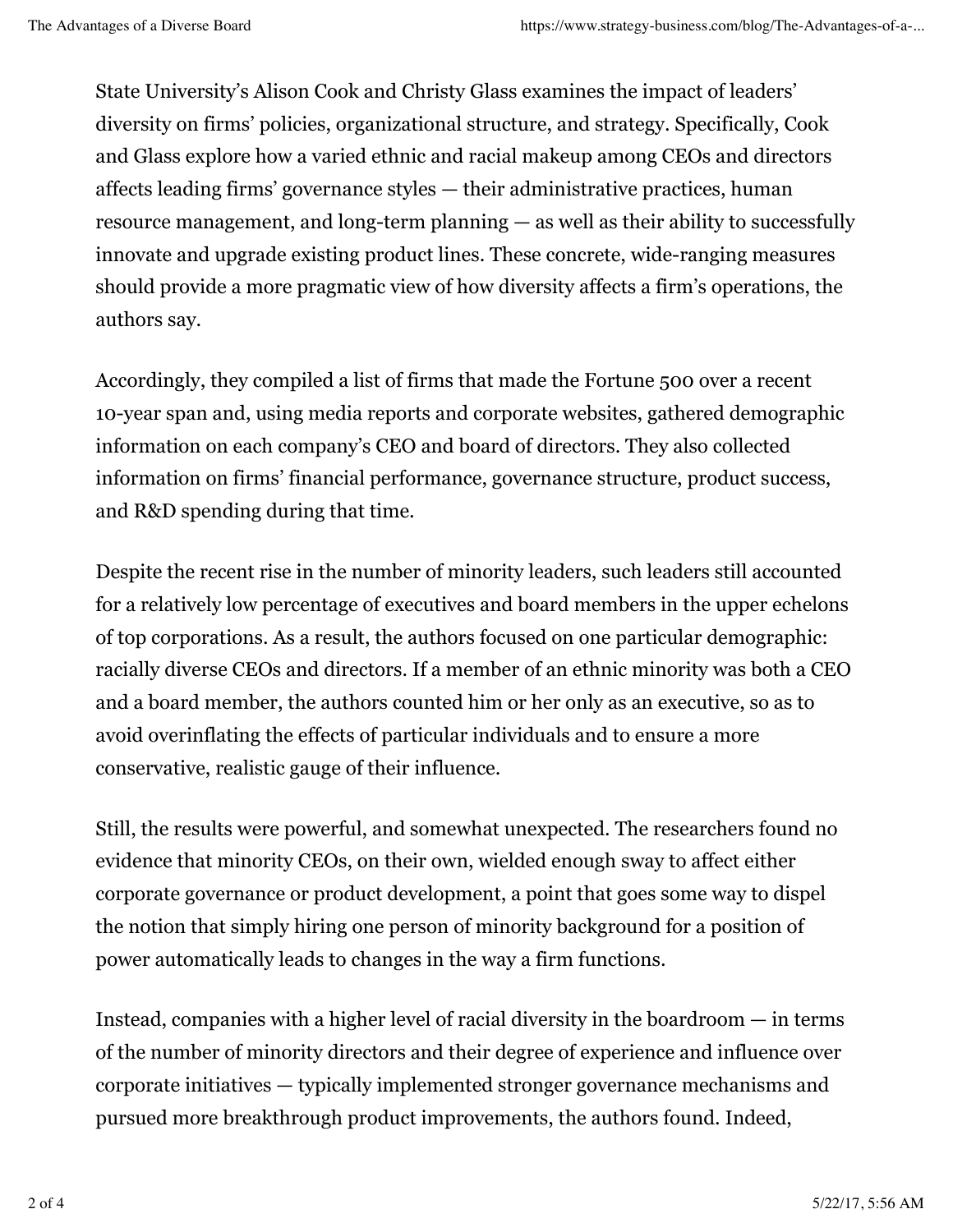Fortune 500 firms with a traditional CEO but a diverse board were the most successful at innovating and establishing effective operational systems, which underlines the need to spread multiculturalism throughout the corporate hierarchy.

Firms with a traditional CEO but a diverse board were the most successful at innovating.

"While promoting individual minority leaders is important," the authors write, "board diversity is paramount for achieving diversity-related benefits."

And when ethnically diverse directors were able to call on an extensive network of business contacts (as a result of their board memberships at other companies or their past experiences in the

industry), firms with traditional CEOs saw an even more pronounced uptick in the efficiency of their innovation and operations.

Moreover, the authors saw no hint that firms with traditional CEOs and diverse boards suffered more conflicts, clashes in outlook, or communication breakdowns than their peer firms — a common concern of those who question the importance of diversity in the corporate hierarchy. And the impetus for change appears to flow more from boards to CEOs than the other way around, suggesting that "influential minority directors may be more likely to advocate for and appoint CEOs who…share their desire for strong governance, regardless of the CEOs' race or ethnicity," the authors write.

In the future, researchers should delve deeper, the authors suggest, and consider how the ethnic diversity of the rest of the top management team — including chief financial officers and key vice presidents — affects corporate outcomes. These top executives help the board and CEO craft policies and strategy, and they could have an even more direct impact on the organizational practices that stem from populating the executive suite with a varied demographic blend.

**Source:** "Do Minority Leaders Affect Corporate Practice? Analyzing the Effect of